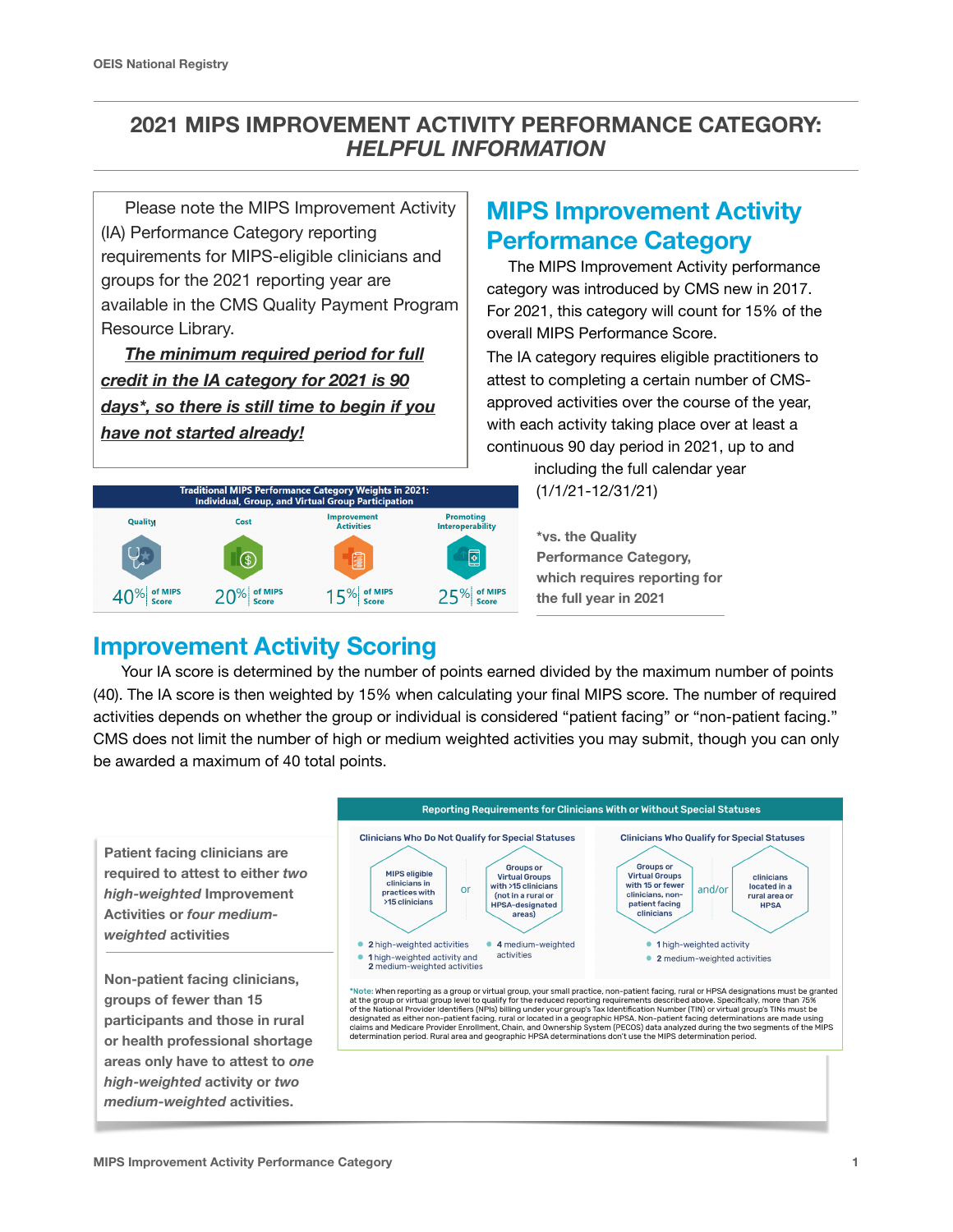## **How to Report Improvement Activities**

There are several submission mechanisms available for Improvement Activities during the 2021 performance period, including Attestation, Qualified Clinical Data Registry (QCDR)\*, Qualified Registry, Electronic Health Record (EHR), and CMS Web Interface (groups or virtual groups of 25 or more).

**\* The OEIS National Registry QCDR optional MIPS reporting service includes IA and Quality Category reporting 2021.** 

**\*New as of 2020: At least 50% of the clinicians (in the group or virtual group) must perform the same activity during any continuous 90-day period,** or as specified in the activity description**,** within the same performance period.

## **Available Activities**

OEIS National Registry offers participating physicians and groups a list of **[OEIS NR Recommended](https://oeisociety.com/wp-content/uploads/2021/09/2021-Improvement-Activities-List.pdf)  [Improvement Activities.](https://oeisociety.com/wp-content/uploads/2021/09/2021-Improvement-Activities-List.pdf) The full list of all CMS-approved [Quality Payment Program Improvement Activities](https://qpp-cm-prod-content.s3.amazonaws.com/uploads/1189/2021%20Improvement%20Activities%20List.zip) is** available in the **[QPP Resource Library](https://qpp.cms.gov/about/resource-library).**

## **Attesting and Submitting Activities**

For MIPS reporting, only an attestation is required to receive points for completing Improvement

Activities. Participants in the OEIS National Registry QCDR can submit IA attestations using a webform that will be available to MIPS participating sites and physicians during the submission election period at the beginning of the year.

One attestation must be provided for each Improvement Activity performed for a minimum 90 day period within the performance year.\* Those who choose to submit using Claims or Qualified Registries can attest to Improvement Activities using a web interface soon to be available on the CMS website.

**\*Please note that you cannot begin participation in OEIS NR QCDR to fulfill the specific QCDR-related Improvement Activities\* after October 1, though most existing registry participating sites should should be in compliance if you have been reviewing your registry dashboard reports throughout the year.** 

 **\*See: IA\_PM\_7 and IA\_PSPA\_7 activity specifications in the [OEIS NR Recommended Improvement Activities](https://oeisociety.com/wp-content/uploads/2021/09/2021-Improvement-Activities-List.pdf) list** 

# **Be Prepared for CMS Audit**

CMS has provided some suggested documentation for each activity, for practices to use to document

their IA reporting, but their guidelines are not specific. In the event of an audit, practices will need to ensure they have documentation confirming the completion of the activity.\*

According to CMS, "The documentation used to validate your activities should demonstrate consistent and meaningful engagement within the period for which you attest."

**\*CMS currently requires maintaining records supporting MIPS performance for six (6) years following the end of the performance year. For more information, please see the CMS [2021 MIPS Data](https://qpp-cm-prod-content.s3.amazonaws.com/uploads/1316/2021%20MIPS%20Data%20Validation%20Criteria.zip)  [Validation Criteria](https://qpp-cm-prod-content.s3.amazonaws.com/uploads/1316/2021%20MIPS%20Data%20Validation%20Criteria.zip).**